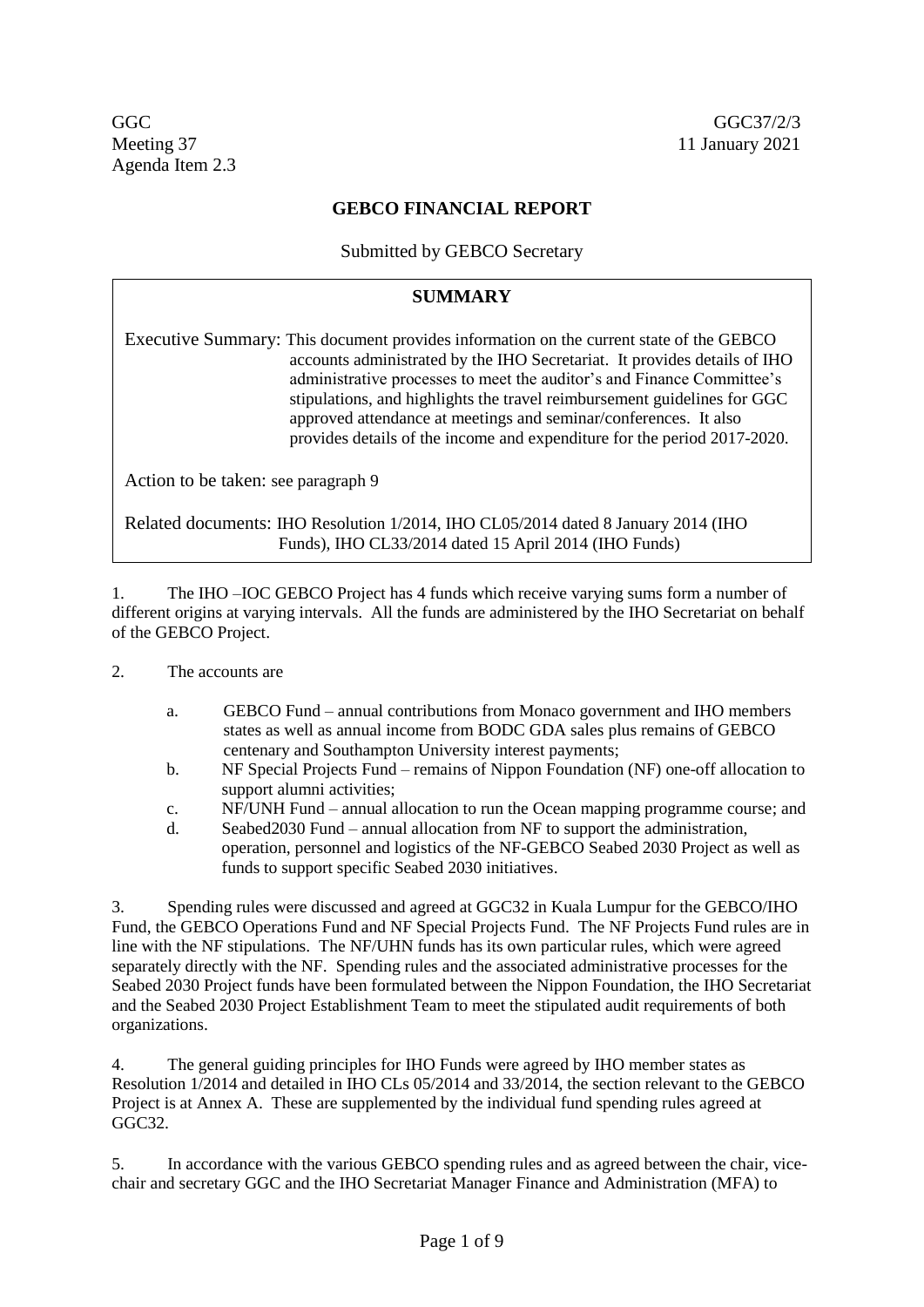meet the auditor's and Finance Committee's stipulations, the procedure, except travel, will be for the GGC to discuss and approve all planned expenditure, which must be recorded in the GGC meeting report; thereafter individual subordinate body chairs should submit invoices, up to the agreed limit, to the secretary for counter signature before passing to MFA for payment. Unplanned in year expenditure must be signed off by the chair or vice-chair GGC before submitting to the secretary for counter signature.

6. All travel expenditure, whether approved by the GGC or unplanned, must be pre-approved using the agreed pre-travel form and supported by receipts on completion of the mission. Payments will be made in accordance with the agreed travel reimbursement guidelines in Annex B.

7. The IHO Secretariat has produced income and expenditure figures for the GEBCO Fund to assist the GGC in their task of approving funding bids from the subordinate bodies, which will be reported to IRCC11, see Annex C.

8. The currents balances of the funds administered by the IHO Secretariat are:

- a. GEBCO Fund  $80,350.78 \in$
- b. NF Special Projects Fund 25,782.72 $\epsilon$
- c. Seabed 2030 Fund 966.863.30 $\epsilon$
- d. Seabed 2030 Ocean Frontier Mapping 281,566.78 $\epsilon$

The IHO Member States have allocated 10,000€ from the IHO Operational Programme to support SCUFN projects.

The 10,000€ allocated for SCUFN projects is included in the above total. The IOC annual contribution of 10,000€ funds has been allocated directly for SCOPE activities.

- 9. The GGC is invited to:
	- a. **Note** the contents of this report ;
	- b. **Confirm** the continuation of the procedures in paragraphs 5 and 6; and
	- c. **Take** any other **Action** deemed appropriate.

Annexes:

- A. Extract from IHO Resolution 1/2014.
- B. IHO-IOC GEBCO Travel Reimbursement Guidelines.
- C. GEBCO Funds Income and Expenditure for periods 2017-2020.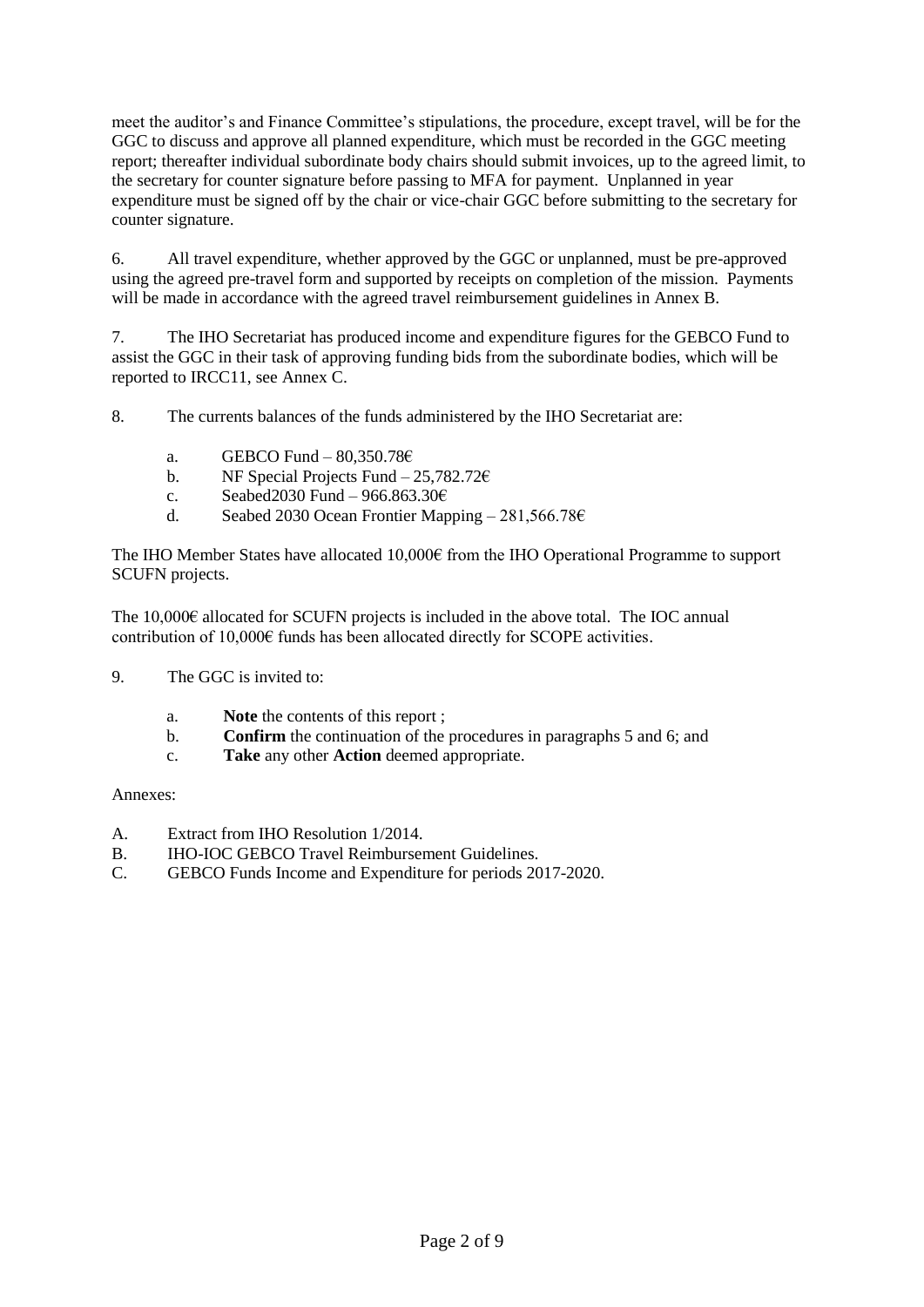## **4. IHO Funds**

## **4.1. GEBCO Fund**

### **4.1.1. Description**

- 4.1.1.1. The GEBCO Fund opened in 2002, using the proceeds from the celebration of the centenary of the GEBCO Project. Its purpose is to support the expenses of outside experts, within the framework of their participation in the GEBCO project.
- 4.1.1.2. Since 2007, the annual subsidy received from the Principality of Monaco has been added to the fund. Receipts of sales of the publication "*The History of GEBCO*" are also allocated to this fund.
- 4.1.1.3. Since 2009, the GEBCO Fund has received an additional allocation from the IHO annual budget, as agreed in the budget by Member States.
- 4.1.1.4. Other organizations may provide financial support the GEBCO Project from time to time. Donated funds will be included in the GEBCO Fund but may be maintained and managed separately, according to any terms and conditions mutually agreed between the IHO and the donor organisation at the time of the donation.

#### **4.1.2. Expenditure that can be covered by the GEBCO Fund:**

- 4.1.2.1. Travel expenses and per diem in connexion with GEBCO activities;
- 4.1.2.2. Contract support for maintenance and development of the GEBCO website;
- 4.1.2.3. Contract support for maintenance, updating and development of the GEBCO gazetteer and other GEBCO products;
- 4.1.2.4. Administrative support for the management of the GEBCO Fund
- 4.1.2.5. Costs associated with GEBCO promotional items.

#### **4.1.3. Expenditure Approval Requirements**

- 4.1.3.1. Expenditures are normally planned by the IHB, based on proposals from the IHO-IOC GEBCO Guiding Committee, together with the five-year budget ("five-year" to be replaced with "three-year" when the Protocol of Amendments to the Convention come into force) and reviewed with each annual budget. Their execution is monitored according to the IHO Financial Regulations (see articles 9 and 12).
- 4.1.3.2. A specific procedure is being drafted by the GEBCO Guiding Committee.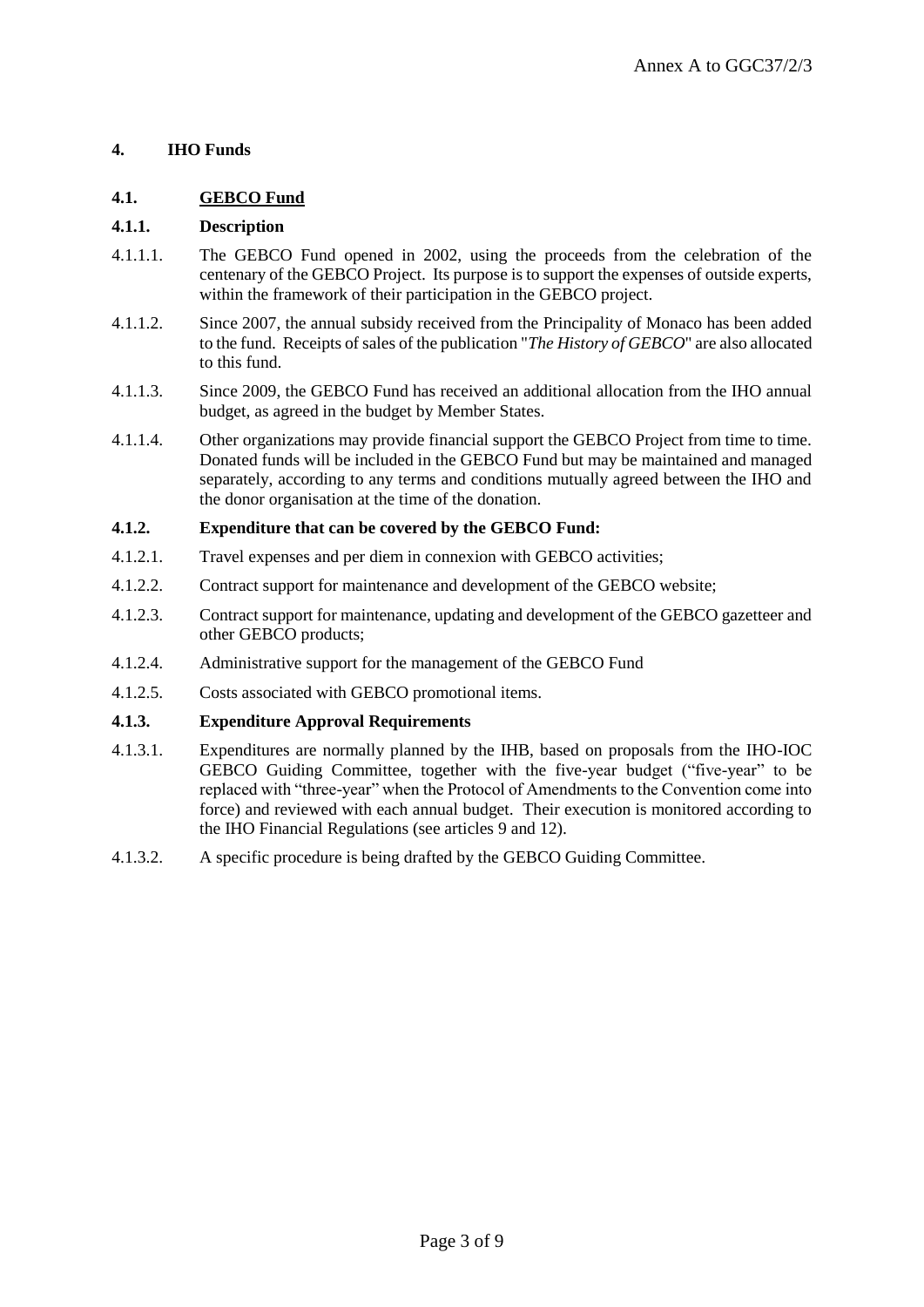GEBCO Finance Memo 01/2016 Dated 19 February 2016

#### **IHO-IOC GEBCO Travel Reimbursement Guidelines**

1. GEBCO travellers should complete the Pre-Travel Authorization Form at Annex A before they travel; if the IHO Work Programme number is not known, this should be left blank for the IHO Secretariat to complete. The completed form should be forwarded to the GGC Chair or the GGC vice-Chair for approval against the GGC Work Programme and Budget, scanned completed forms with electronic signatures are acceptable; on receipt at the IHB, after checking against the Work Plan and Budget, the GGC secretary will provide the second signature. Claimants must add their bank details to enable reimbursements to be made in a timely fashion on completion of the mission and submission of their Post-Travel Claim Form, Annex B.

2. The Post-Travel Claim Form at Annex B should be sent by email in MS Word or PDF format after completion of the travel. Reimbursement will be made by bank transfer directly to a specified bank in the currency of the claim or other currency specified.

#### **RECEIPTS**

3. Copies of receipts for transportation, lodging, and meals are required and should be sent with the Post-Travel Claim Form. Scanned receipts are acceptable and can be sent in PDF format.

#### **TRANSPORTATION EXPENSES**

4. Travel is reimbursed at the following rates:

- **- Rail:** Second class travel Sleeper is allowed for overnight trips.
- **- Air:** Economy class fare using the most economical fare and route possible.
- **- Road:** IHO mileage rate per kilometre.

#### **LODGING**

5. Lodging expenses should be kept as reasonable as possible; mid-priced hotels should be used if there is a choice. Meeting and conference hotels should be selected as appropriate**.** 

#### **MEALS**

6. Actual expenses will be reimbursed on receipt of relevant bills and receipts.

7. Completed Travel Authorization and Travel Claim forms along with any with receipts should be sent for processing and payment, preferably by email, to:

> David Wyatt - GGC Secretary IHB 4B quai Antoine 1er BP445 MC98011 MONACO Cedex Principauté de Monaco

Email:  $adso@iho$  int

#### Annexes:

- A. Pre-Travel Authorization Form
- B. Post-Travel Claim Form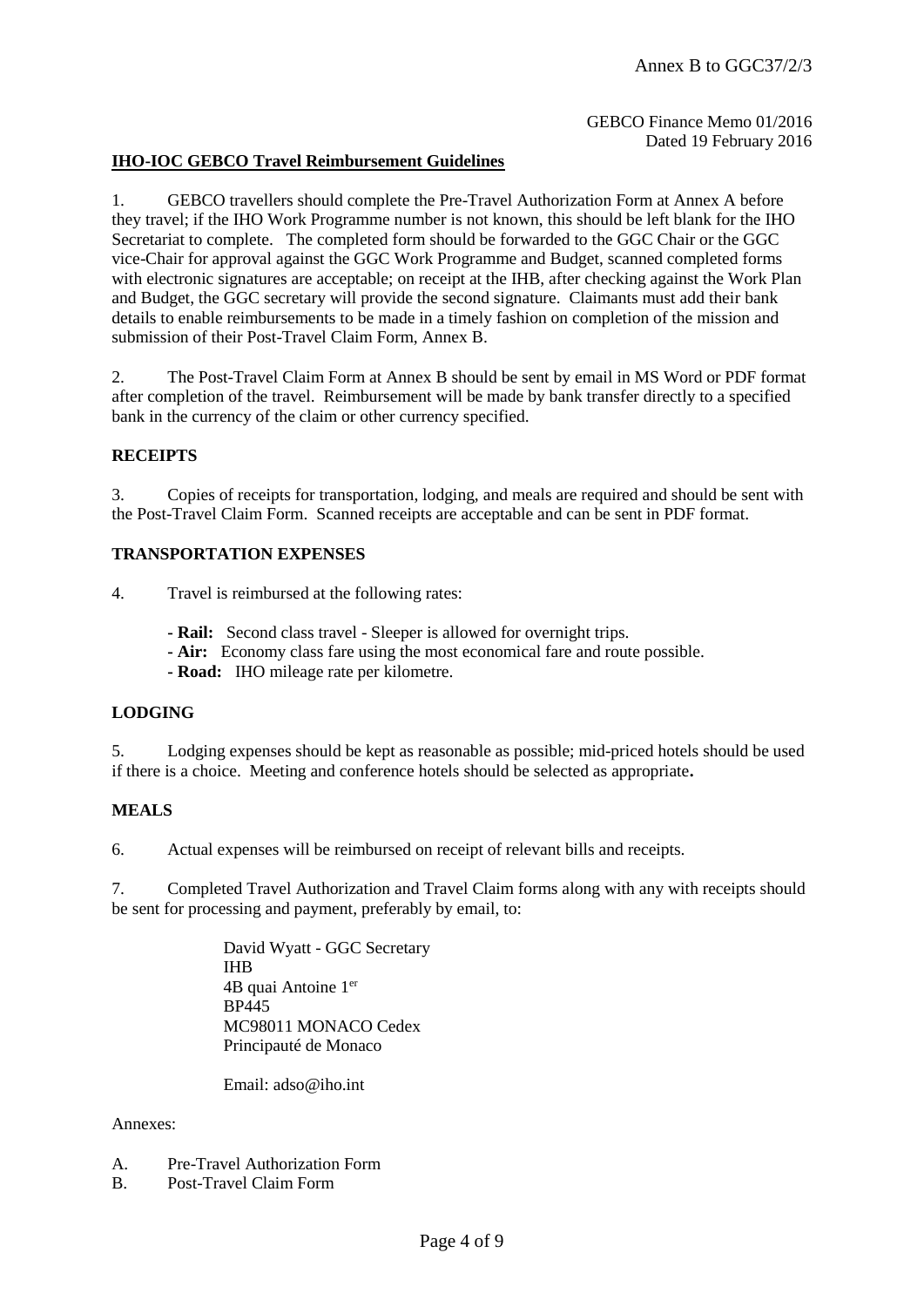

# **PRE-TRAVEL AUTHORIZATION FORM**

**(***to be completed for authorization before travel***)**

| TO BE COMPLETED BY PERSON TRAVELLING                                                                                                                                 |      |  |  |  |
|----------------------------------------------------------------------------------------------------------------------------------------------------------------------|------|--|--|--|
| Name:                                                                                                                                                                |      |  |  |  |
| Mission:                                                                                                                                                             |      |  |  |  |
| IHO Work Programme number(s):                                                                                                                                        |      |  |  |  |
| Destination(s):                                                                                                                                                      |      |  |  |  |
| Meeting dates:                                                                                                                                                       |      |  |  |  |
| Date of departure from home:                                                                                                                                         |      |  |  |  |
| Route to be travelled:                                                                                                                                               |      |  |  |  |
| Date of departure from meeting:                                                                                                                                      |      |  |  |  |
| Justification to deviate from normal provisions                                                                                                                      |      |  |  |  |
| Is a longer than normal route being proposed?<br>If yes, indicate the normal route against which the<br>maximum travel expenses should be compared and<br>calculated |      |  |  |  |
| Estimated Cost of travel expenses:                                                                                                                                   |      |  |  |  |
| Traveller's Signature:                                                                                                                                               |      |  |  |  |
|                                                                                                                                                                      | Date |  |  |  |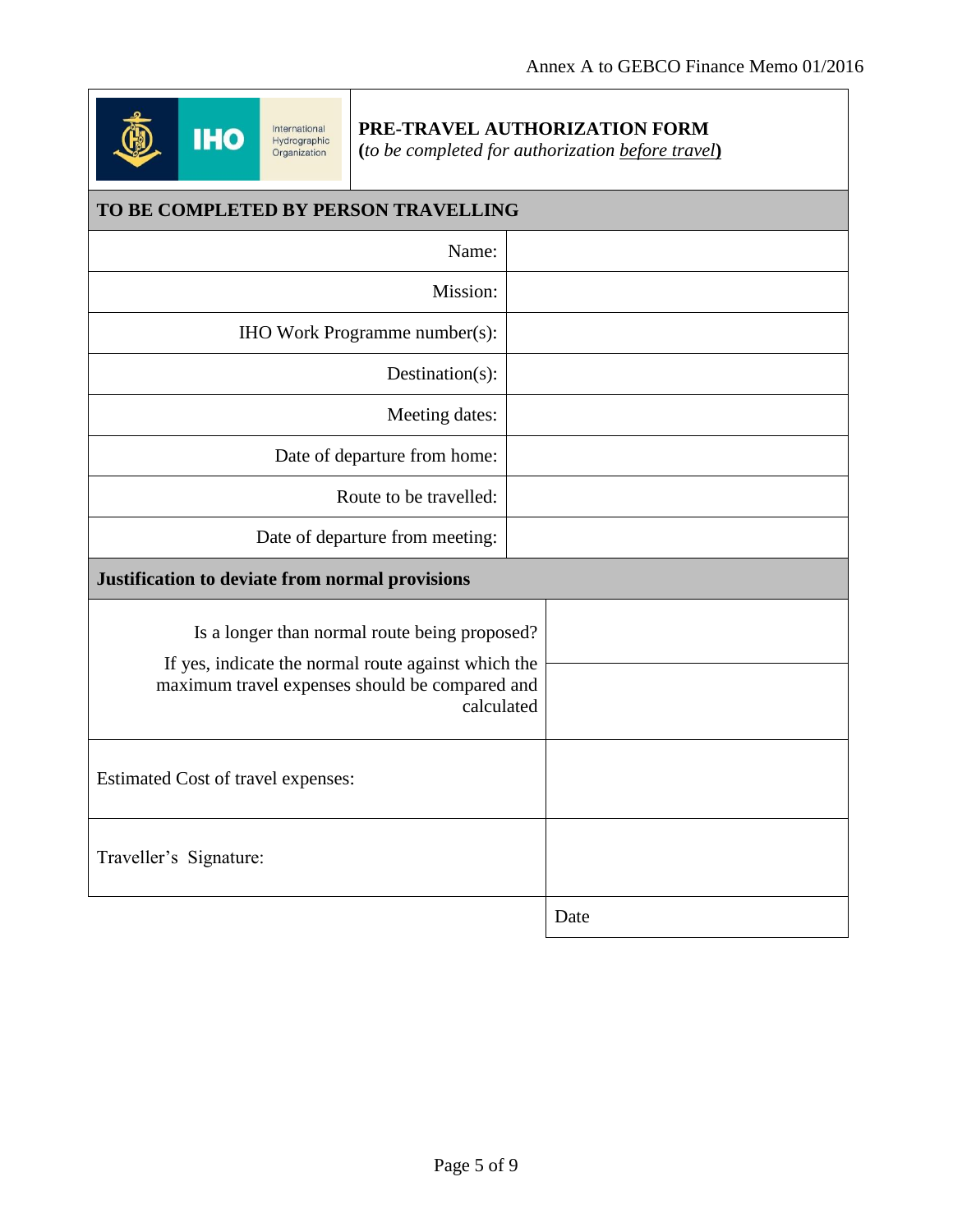| <b>GGC FIRST APPROVAL (Chair or Vice-Chair)</b> |       |  |  |
|-------------------------------------------------|-------|--|--|
|                                                 |       |  |  |
| Signature:                                      | Date: |  |  |
| <b>GGC SECOND APPROVAL (GGC Secretary)</b>      |       |  |  |
|                                                 |       |  |  |
|                                                 |       |  |  |
| Signature:                                      | Date: |  |  |

| <b>CLAIMANT'S BANK DETAILS</b> |  |  |  |
|--------------------------------|--|--|--|
| <b>Bank Name:</b>              |  |  |  |
| Address:                       |  |  |  |
| Account name:                  |  |  |  |
| Account number:                |  |  |  |
| <b>Swift Code:</b>             |  |  |  |
| <b>IBAN</b> Code:              |  |  |  |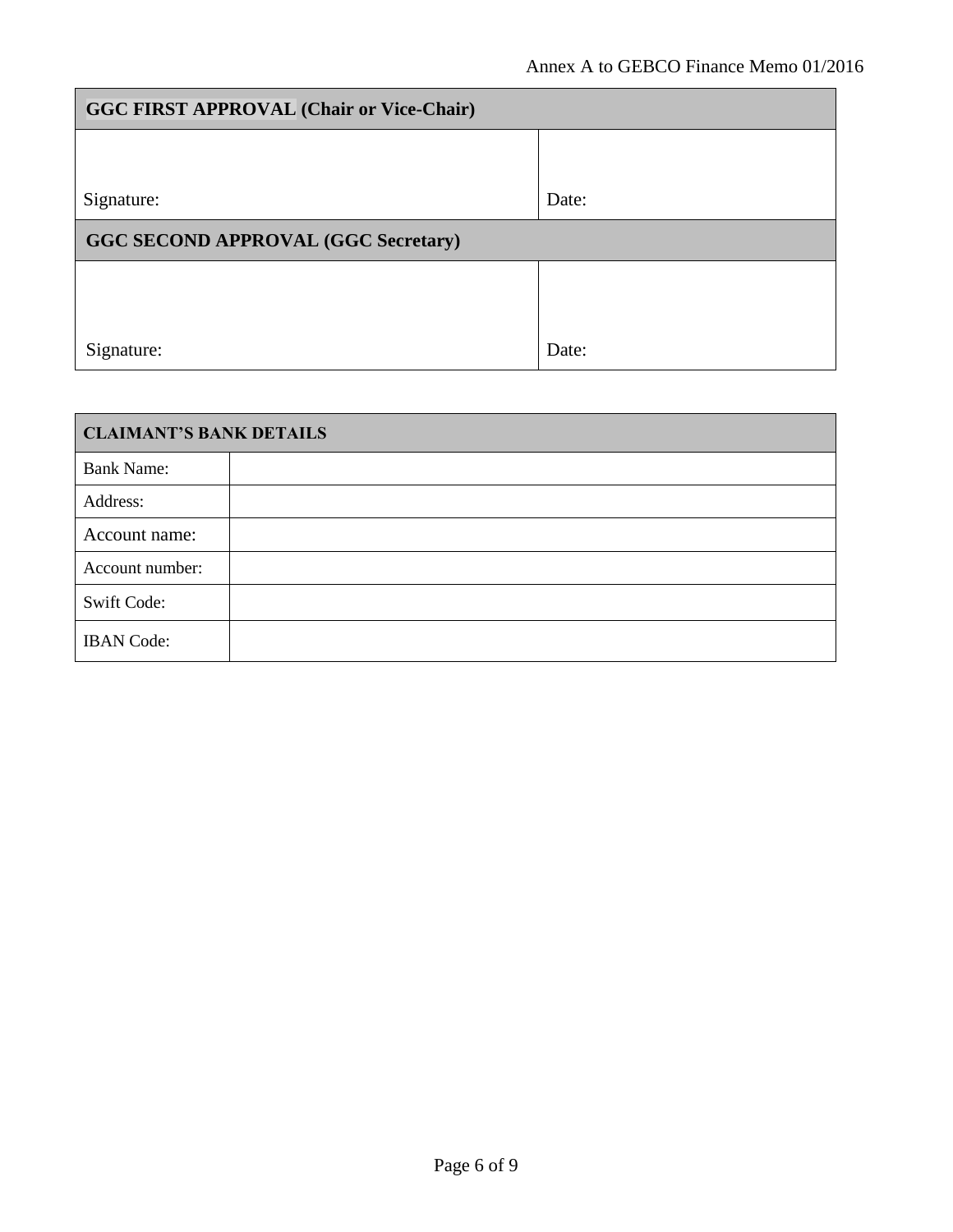

### **POST TRAVEL CLAIM FORM (to be completed after travel)**

**Name: Mission:**

## **Costs to be charged against IHO Work Programme(s):**

## *1. Travel Details:*

|                                            |       |                             |       |                | Amount claimed |             |                        |
|--------------------------------------------|-------|-----------------------------|-------|----------------|----------------|-------------|------------------------|
| Time and date of<br>scheduled<br>departure | Place | Time and date of<br>arrival | Place | Mode of travel | Currency       | Amount paid | Equivalent in<br>Euros |
|                                            |       |                             |       |                |                |             |                        |
|                                            |       |                             |       |                |                |             |                        |
|                                            |       |                             |       |                |                |             |                        |
|                                            |       |                             |       |                |                |             |                        |
|                                            |       |                             |       |                |                |             |                        |
|                                            |       |                             |       |                |                |             |                        |
|                                            |       |                             |       |                |                |             |                        |
|                                            |       | TOTAL (a):                  |       |                |                |             |                        |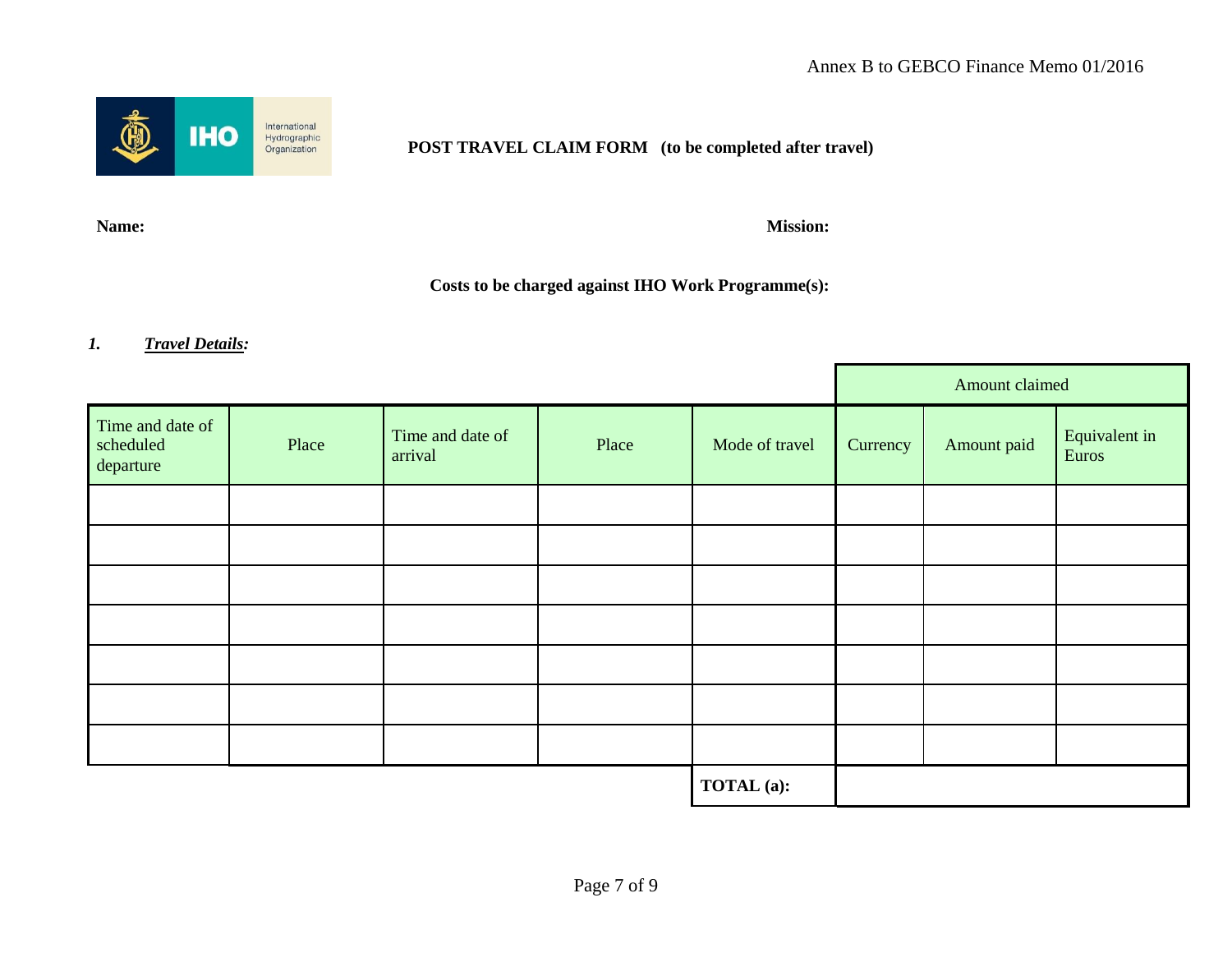## *2. Calculation of Reimbursements*

| Incidental expenses (transportation, lodging, meals) |                          | Currency | Amount paid | Equivalent in<br>Euros |
|------------------------------------------------------|--------------------------|----------|-------------|------------------------|
|                                                      |                          |          |             |                        |
|                                                      |                          |          |             |                        |
|                                                      |                          |          |             |                        |
|                                                      |                          |          |             |                        |
|                                                      |                          |          |             |                        |
|                                                      |                          |          |             |                        |
|                                                      |                          |          |             |                        |
|                                                      |                          |          |             |                        |
|                                                      |                          |          |             |                        |
|                                                      | <b>TOTAL</b> (b):        |          |             |                        |
| Traveller's signature :                              | <b>TOTAL</b> (a) + (b):  |          |             |                        |
|                                                      | <b>Advance received:</b> |          |             |                        |
|                                                      | <b>Grand Total:</b>      |          |             |                        |

*Date :*

**GGC Secretary's signature:**